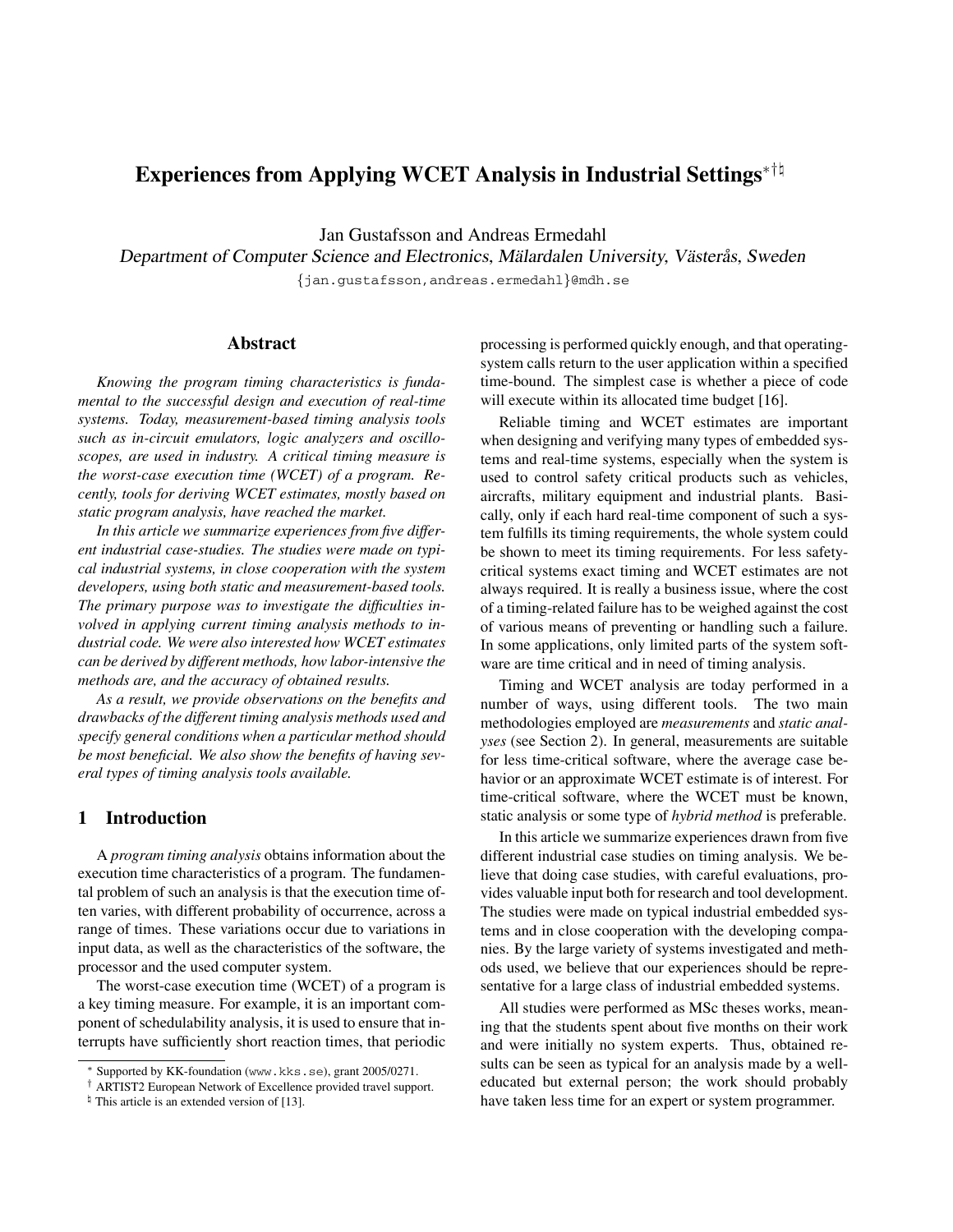The primary purpose of the studies was to investigate the practical and methodological difficulties that arise when applying current timing analysis methods to industrial code. In particular, we were interested in how different methods could be used to obtain WCET estimates, how laborintensive the methods are, and the accuracy of the obtained results. As a result, we provide general observations on the benefits and drawbacks of different timing analysis methods used. We also point out important areas for future research and development of timing analysis tools.

The rest of this article is organized as follows: Section 2 gives an overview and categorization of timing analysis methods. Section 3 shortly presents the different timing analysis tools used in the case studies. Sections 4–8 present, in chronological order, our five case studies. Section 9 presents related work, and in Section 10 we draw some conclusions and present ideas for future work.

### **2 Timing Analysis Overview**

This section gives an overview and categorisation of timing analysis methods, and shortly discusses their benefits and drawbacks. A more detailed description is found in [12].

**Measurements (dynamic timing analysis).** The traditional, and still most common, method in industry to determine program timing is by *measurements*. Basically, the program is executed many times with different inputs and the execution time is measured for each test run. Measurements are often immediately at the disposal of a programmer, and are useful when the average case timing behavior or an approximate WCET value is of interest.

It should be noted that each measurement run exercises only *one* path. For programs with only one single path, or a few paths, measurements might be feasible. However, for most programs, the number of possible execution paths is too large to do exhaustive testing. This means that the measured times will in many cases underestimate the WCET. To compensate for this, it is common to add a safety margin to the worst-case measured timing, in the hope that the actual WCET lies below the resulting WCET estimate. However, if too much margin is added, resources will be wasted, and if the added margin is too small, the system could become unsafe. Measurements can be made for a subset of the possible input values, e.g., by giving potential "nasty" inputs, which are likely to provoke the WCET, based on some manual inspection of the code. Unfortunately, this approach is not guaranteed to give a safe WCET, especially when complex software and hardware is being analysed.

Measurement-based methods can be divided into *hardware-based* and *software-based* methods. Hardwarebased methods include oscilloscopes, logic analyzers, and in-circuit emulators. Software-based methods can be timing functions provided by operating systems, cycle-accurate simulators, or programs provided by tool vendors and designed specifically for execution time measurement.

Most types of measurements have the advantage of being performed on the actual hardware, which avoids the need to construct a hardware model. On the other hand, measurements require that hardware is available, which might not be the case for systems where hardware is developed in parallel with software. In many cases it might also be problematic to set up an environment which acts like the final system. Some measurement methods also introduce the problem of intrusiveness, i.e., the measurements themselves add to the execution time of the analysed program. This problem can be reduced, e.g., by using hardware measurement tools with no or very small intrusiveness, or by simply letting the added measurement code (and thus the extra execution time) remain in the final program. When doing measurements, possible disturbances, e.g., interrupts, also have to be identified and compensated for.

**Static WCET analysis.** An alternative technique to determine WCET estimates is *static WCET analysis*. Instead of running the program, it derives a WCET estimate by statically analysing the timing properties of the program. Given that inputs and analyses are correct, such a tool will derive a *safe* estimate, i.e., that is larger than or equal to the WCET.

Static WCET analysis is usually divided into three phases: a *flow analysis* where information about the possible program execution paths is derived, a *low-level analysis* where the execution time for atomic parts of the code (e.g., instructions, basic blocks or larger code sections) is decided from a model of the target architecture, and a final *calculation* phase where the derived flow and timing information are combined into a resulting WCET estimate.

Flow analysis research has mostly focussed on *loop bound* analysis [17, 18], since bounds on loop iterations must be known in order to derive WCET estimates. Automatic methods to find these exist, but for many WCET tools, some loop bounds must be provided manually. Flow analysis can also identify *infeasible paths*, i.e., paths which are executable according to the control-flow graph (CFG) structure, but not feasible when considering the semantics of the program and possible input data values [17].

The main issue for the low-level analysis is the complex behaviour of modern hardware, with features like pipelines, caches, and out-of-order execution. Models, e.g., simulators, of the hardware are used in the low-level analysis analysis. This eliminates the need of having the actual hardware available, but a (safe) timing model of the hardware must be developed to be used during the analysis, something which can be very complicated.

Due to the complexity of today's software and hardware, both flow- and low-level analysis may result in overapproximations, e.g., reporting too many paths as feasible or too large timings to instructions. Thus, the calculation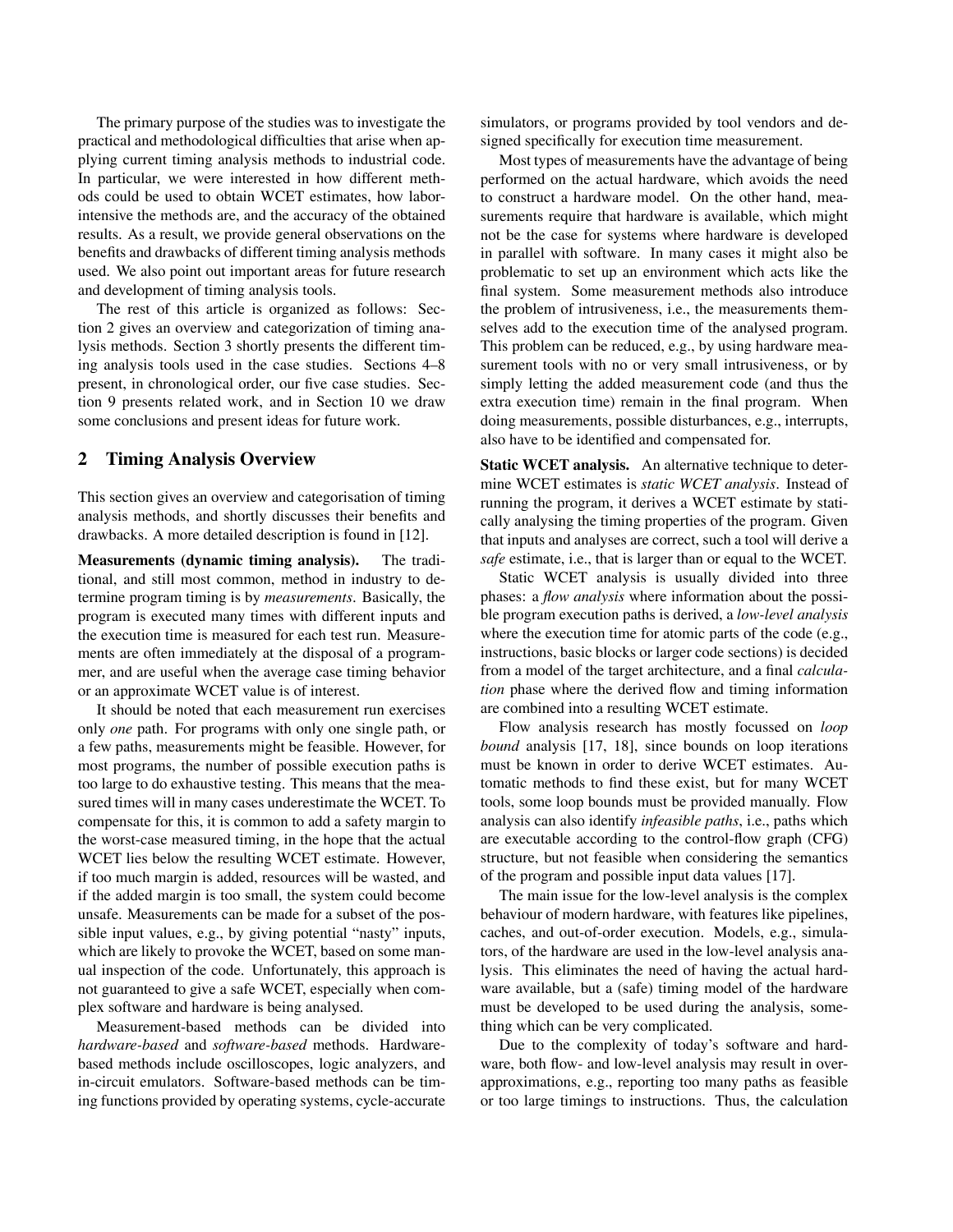

(a) Oscilloscope (b) Logic analyzer (c) In-circuit emulator

**Figure 1. Tools for dynamic timing analysis**

will give a safe but potentially pessimistic WCET value.

Today, static WCET tools are commercially available, including aiT [1] and Bound-T [32]. There also exists several research prototypes, including Chronos [8], the Florida State University tool [18], Heptane [19], and SWEET [17].

**Hybrid WCET analysis.** Hybrid analysis techniques combine measurements and static analyses techniques. The tools use measurements to extract timing for smaller program parts, and static analysis to deduce the final program WCET estimate from the program part timings. Example tools include Rapitime [25] and MTime [33]. No hybrid WCET analysis tool was used in the case studies.

### **3 Used Timing Analysis Tools**

The following is a short summary of the timing analysis tools used in the presented case studies.

**SWEET.** SWEET is a static WCET analysis research tool developed at Mälardalen University [23]. SWEET consists of three main parts; a flow analysis, a low-level analysis, and a final WCET calculation. The flow analysis analyze intermediate code produced by a research compiler. Current focus is to develop automatic flow analysis methods [17].

**aiT.** The aiT tool is a commercial static WCET analysis tool from AbsInt GmbH [1]. In contrast to SWEET, aiT does not rely on a specific compiler, but analyses executable binaries, and has support for a larger number of targets hardwares. It performs many types of analyses, most of them based on abstract interpretation [30]. The tool includes an automatic loop bound analysis, which catches simple cases.

**Oscilloscope.** Using an oscilloscope often involves adding a bit-flip on an accessible pin of the processor at some program points, and then observing the resulting waveform to find the periodicity and thus the execution time.

**Logic analyzer.** A logic analyzer looks at the data- or address bus of the system to see when certain instructions are being fetched. However, it requires that relevant memory transactions reach the bus, which not always the case on systems with a cache.

**In-circuit emulator.** An in-circuit emulator behaves like a particular processor, but with better debug and inspection capabilities. Provided that they do match the target processor, they can provide very detailed data. Today, emulators are being replaced with hardware trace facilities, since they are too hard to construct for current processors.

# **4 First Study: Static Analysis for Disable-Interrupt Regions in a RTOS (2001)**

Enea OSE is a real-time operating system (OS) used in many type of embedded applications, e.g., in mobile phones and aircrafts. The purpose of the first case study was to see if static WCET analysis could be used to bound the execution time of Disable Interrupts (DI) regions in the delta kernel (ARM9 version) of the Enea OSE [10]. DI regions should preferably have short execution times, since the execution of these regions can potentially delay other activities in the system. The study is described in more detail in [5, 6].

We had access to the Enea OSE source and object code. The object code was generated by ARM tools, containing symbol tables which were helpful to relate object code constructs to its source code counterparts.

The case study was performed with the low-level and calculation parts of an early version of SWEET. During the case study, a timing model for ARM9 was implemented. We also made prototype tools to extract the DI regions and to build the CFG for the extracted regions. Flow constraints for the CFGs had to be manually provided. Of particular importance was to provide loop bounds. We thought that these should be simply deducible from the source code, but in practice this was hard (see below). Finally, SWEET was used to calculate a WCET estimate for each DI region.

We identified 612 DI regions in the kernel. Most of these were very simple. We selected ten DI regions for a more detailed investigation. These regions had a more complex control structure than the others, and several contained loops.

### **Experiences and conclusions.**

• An OS is often run in *modes* which may affect loop bounds, making the WCET typically mode-dependent.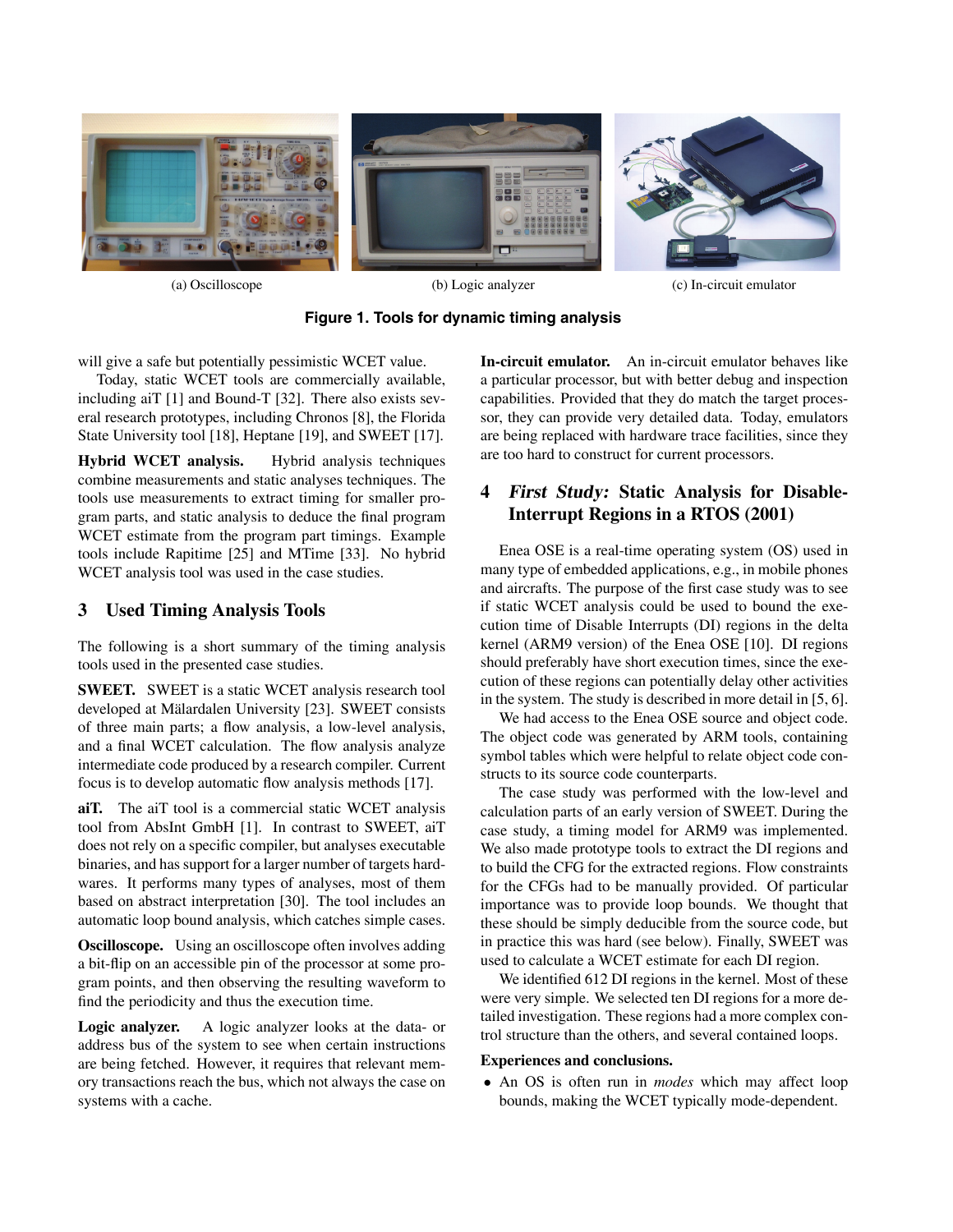• The usefulness of WCET analysis increases with the level of automation. To construct tools for identifying DI regions and to extract CFGs required a lot of work. However, when done, the analysis task got simplified.

# **5 Second Study: Static Analysis for DI Regions and System Calls in a RTOS (2003)**

The Enea OSE was also analyzed in our second study. Some of the tools developed in the first study were re-used, such as the DI region extractor tool. The CPU chosen was the ARM7TDMI and the static WCET analysis tool used was aiT [1]. The study is described in detail in [27, 28].

The aiT ARM7 tool analyses executables generated by the ARM C compiler. The information derivable from executable is often not sufficient to yield information about program flow, such as loop bounds and knowledge of infeasible paths, so these have to be provided by the user. Therefore, aiT supports a set of *user annotations* [15]. Some of the more important annotations used in this study were *loop bounds*, *dead code*, and (static) *outcome of conditions*.

We used the ARMulator simulator to do some rudimentary measurements for timing. The ARMulator is not guaranteed to be cycle-accurate. However, since ARM7TDMI is not a very complex processor without a cache, we expect the ARMulator to be rather timing accurate.

We made a series of experiments. First we analyzed 180 of the previously extracted DI regions, as well as four system calls, using the aiT tool. Secondly, we investigated the influence of code optimization on WCET analysis. We then compiled some standard benchmark programs with different levels of optimization, and performed WCET analyses on the resulting binaries, again using the aiT tool.

To get some justification of the quality of calculated WCET estimates, we compared timing estimates from aiT and the ARMulator for a number of benchmarks. Since both methods rely on software models of the hardware we cannot say if one timing estimate is more correct than the other. The benchmarks contained features like system calls, loops and branches, but had only a single execution path through the program. By keeping track of the number of times each basic block was taken during a simulator run, we were able, by annotations, to provide exact bounds on the executions of each basic block for the aiT WCET calculation. Thus, the resulting timing discrepancies were not due to incorrect flow information, but only to differences in the hardware timing models. The experiments showed that the aiT WCET estimates were on average about 5% larger than the times obtained using the ARMulator. For none of the benchmarks aiT gave a WCET lower than the timing from the ARMulator.

**Experiences and conclusions.** We discovered that the execution time of the system calls depended on many parameters. A global WCET bound, valid for all possible parameter values, could become very poor for actual configurations and standard running modes. We dealt with this problem in our experiments by assuming some "typical" scenarios for parameters affecting the WCET (after correspondence with the OSE designers). We also excluded uninteresting execution paths from the analysis by manual annotations.

We made the following general observations:

- Many annotations were required for each system call; for routines of sizes between 78 and 143 instructions, the number of annotations were between 10 and 33.
- The exclusion of error handling code in the OSE system calls yielded significantly smaller code to analyze.
- Code optimizations do not seem to affect the precision of the static WCET analysis.
- Many loops in the OSE kernel were dependent on dynamic data structures. As a consequence, the aiT loop bound analysis did not perform well for these loops.
- Providing upper bounds manually for these loops required a deep understanding of the code and discussions with the OSE designers. The analysis became therefore quite labor-consuming, even if the codes were small.
- A simulator like the ARMulator gives timing estimates that seem to be fairly accurate (i.e., within a few %).

We conclude that the usefulness of WCET analysis would improve with a higher level of automation and support from the tool. Especially, it should be important to develop better loop bound analyses. Furthermore, absolute WCET bounds are not always appropriate for real-time operating system code. The reason is, as mentioned above, that the WCET often depends on dynamic system parameters.

# **6 Third Study: Static Analysis for Automotive Communication Code (2004)**

This case study targeted automotive code, namely the Volcano Tool Suite for design and implementation of invehicle communication over CAN and/or LIN networks. The company Volcano Communications Technologies AB (VCT) [34] provides tools for embedded network systems, principally used within the car industry. The Volcano LIN Target package (LTP) was selected as a suitable part of the Volcano LIN tool suite to analyse. The microcontroller used was a MC9S12DP256 from Motorola, which includes a 16 bit Star12 CPU of the MC68HC12 family. The aiT HC12 tool was used for static WCET analysis. The work is described in closer detail in [3, 4].

We selected nine different LIN API functions, and were able to obtain WCET values for all of them with the aiT HC12 tool. The WCET values were often not a constant single value, but instead dependent on some system parameters. Moreover, for many code parts it was hard to directly see how system parameter values affected the execution of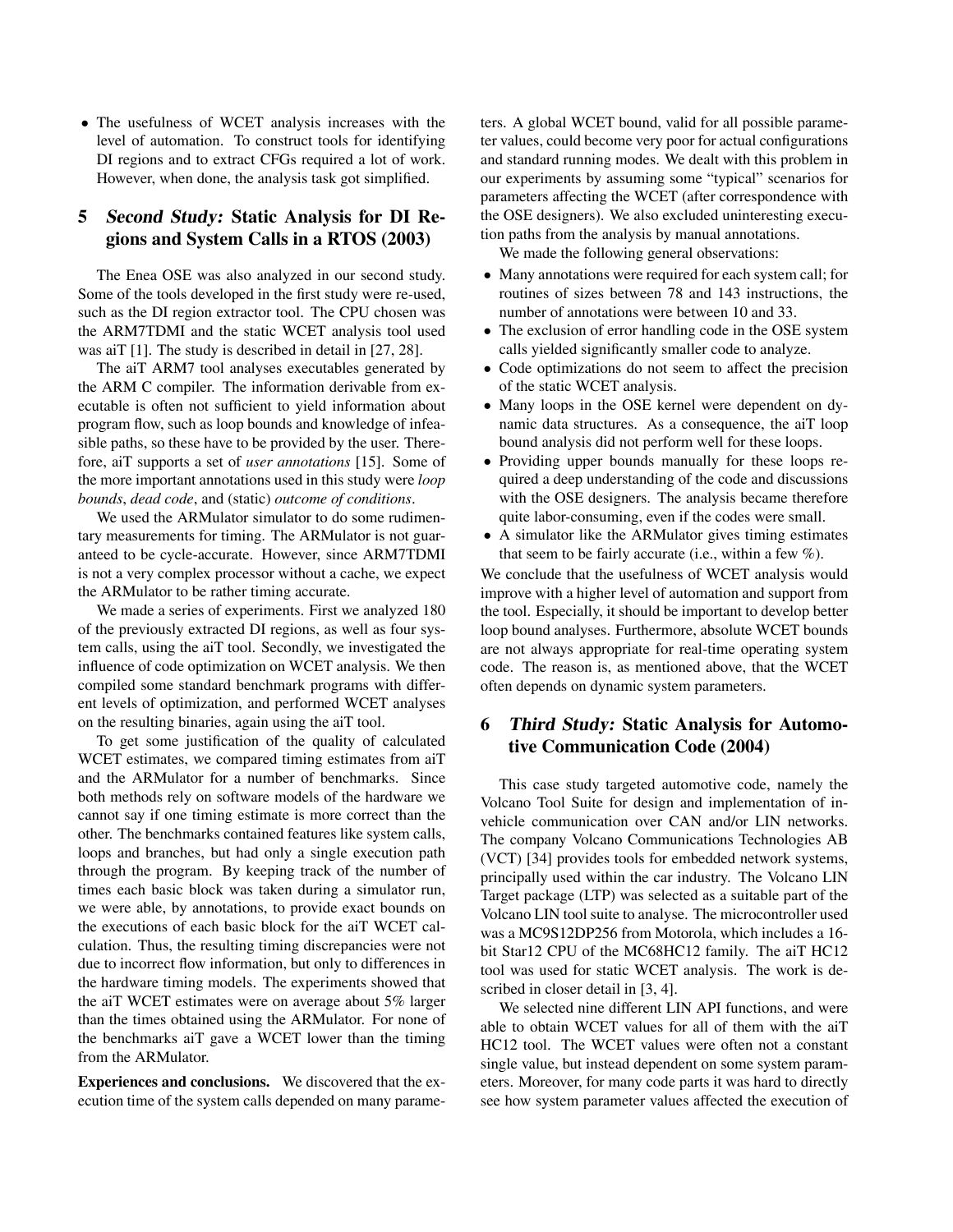the code. We therefore analyzed each function in a number of specific *cases*. Each case gave a WCET for the function under some specific conditions. All functions needed manual annotations to be analysed. The number of annotations ranged between 6 – 14 for codes of sizes between 2 – 14 kb.

**Experiences and conclusions.** As for the OSE code, the WCET for the studied LIN functions were often dependent on some specific system configuration parameters and modes. A mode- and input-sensitive WCET analysis would give better resource utilization.

For many parts of the LIN API it was possible to manually create parametrical WCET formulas. This allowed us to test how certain parameter values affected the WCET and gave a good understanding of the execution behavior of the analyzed code. It seems interesting to develop methods to automatically derive these parametrical formulas.

Much work was required to set annotations manually and this required a detailed understanding of the code. Ways to automate this would be beneficial, e.g., better support for loop bound analysis would avoid much manual work.

After discussions with the VCT employees it turned out that not only the WCET, but also the jitter of a piece of code, is of large interest. Jitter is the difference between the bestcase execution time (BCET) and the WCET. Thus, better support for BCET analysis would be useful.

# **7 Fourth Study: Static Analysis and Measurements for Welding Systems Code (2005)**

In this case study, several timing analysis methods, i.e., oscilloscope, logical analyzer and static analysis, were used to analyse the timing for time-critical code in products from CC-Systems AB (CCS) [7]. The case study was performed as two cooperating Master's theses and are described in two reports: [36] (measurements) and [11] (static analysis).

CCS develops and delivers electronic solutions and software for tough environments, including forestry machines, construction equipments, trucks, marine vessels, industrial automation, railway vehicles and military vehicles.

The program code in the analyzed system was written in C++ and run on an Infineon SAK-C167CS-LM microcontroller. The analysis was performed for a number of interrupt routines. By using several types of analysis methods upon the same code we could compare the work required to obtain a result, as well as the quality of the timing estimates obtained by each method.

There was no OS in the system, so we could not get any help from time-functions that an OS provides. To get as non-intrusive measurements as possible, an oscilloscope and a logic analyzer was selected as measurement tools.

**Measurements using an oscilloscope.** There was a number of issues concerning setup that had to be solved before the measurements could start; the report [36] describes this in detail. Once measurements were possible, a number of methodological issues were raised. One problem was to find out the execution path that corresponded to a measured value. This was very difficult to do, since the only help was three LEDs on the microcontroller. There were many if-else- and switch-statements in the interrupt functions, and to figure out the path executed through those statements was almost impossible. Due to the limited visibility, it was hard to guarantee that the WCET had been measured.

To get closer to the WCET, the following method was used: some branch conditions were modified to always give an outcome according to the worst case path, as calculated by the static analysis (see below). After the program code was changed and directed into a longer path, a longer execution time was obtained. However, these code modifications also caused some unexpected system behaviours.

We made the following general observations:

- It was hard to set up the complete system.
- Only a few measurement points were possible.
- It was hard to identify the execution path taken.
- It was difficult to detect if other interrupts had disturbed the measurement of the current interrupt.
- It was hard to trigger all possible executions (only a few scenarios could be tested).
- It is dangerous to modify code to force WCET execution since it might affect the system in unpredictable manner. Furthermore, we do not know if the modified scenario could occur in reality, giving that the we might make an overestimation of the WCET.
- Some errors could not occur in the testing environment. Could they occur in reality?
- A small probe effect was introduced due to inserted measurement points.

**Measurements using a logic analyser.** These measurements were done in a non-intrusive way by listening to the address-bus. A whole trace of accessed addresses could be observed and stored with their corresponding access times. The execution time for the interrupt was calculated as the time difference between the times corresponding to the start and return addresses of the interrupt-routine.

To find out what happened during the execution, these addresses had to be matched with program code to find out the actual execution path through the program. This meant a lot of detailed level work, see [36] for more info.

One interrupt was studied both at the system start-up phase, and during normal operation. The result showed a significant difference. The traces of the execution paths were compared, and the reason to the difference was found.

Other interrupts were studied in detail during normal operation. Typically, each interrupt showed a set of different possible execution times. The path for the longest was analysed to find out the reason for the longer time.

Some of the interrupts under study had large execution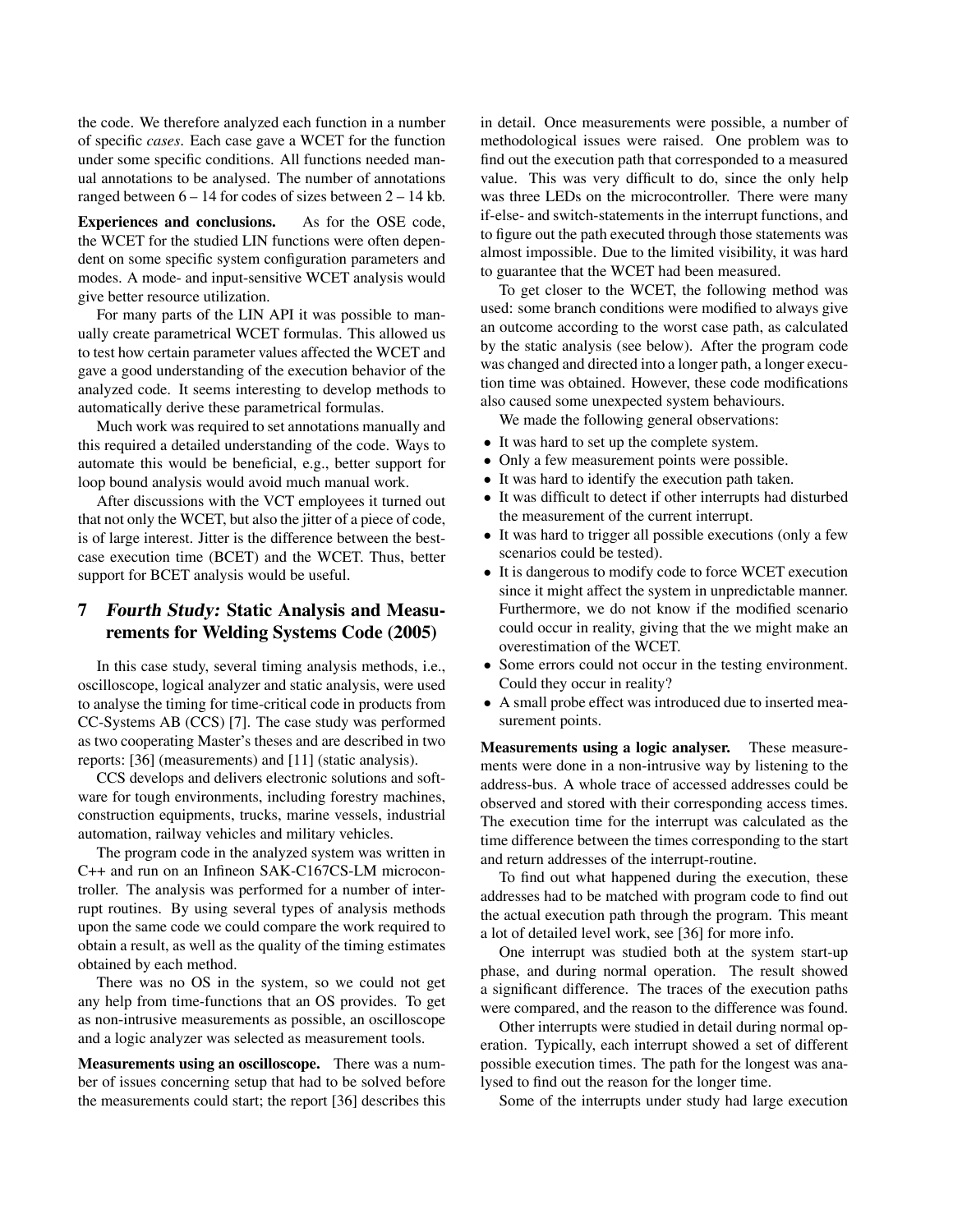time variations. By detailed study of the extracted execution traces, we discovered that other interrupts sometimes occurred in the middle of the interrupt under investigation. These interrupts took some time to handle, and should be removed from the timing of the investigated interrupt.

We made the following general observations:

- The logic analyzer gave non-intrusive measurements. There was not a single line of program code changed or inserted for probing.
- The logic analyzer provided better means to identify the execution paths taken in comparision to the oscilloscope.
- Much time was needed to investigate address traces to find the execution path that was taken. With the aiSee tool from aiT, which presents the CFGs graphically, the address traces became much more useful.
- We experienced large variation in measured times, both due to different paths taken and to interfering interrupts.
- Sometimes the interrupt handling was disabled and an occurred interrupt was handled at a later time. This made it hard to measure the time of just the interrupt, since it did not always start exactly when it occurred.
- The interrupts often had a longer execution time during system start-up than during normal operation.

**Static Analysis.** The aiT C167 WCET analysis tool [1] was used for the static WCET analysis. The code for which the oscilloscope and logic analyzer measurements was made was also analysed using aiT. To do WCET calculations using aiT, a set of mandatory annotations had to be given, see [11], e.g., to specify the clock frequency, the compiler used, and the hardware system configuration.

aiT was able to find loop bounds for many of the loops in the analyzed routines. For the remaining loops, loop bounds had to be given manually. When all loop bounds were given, and aiT had managed to calculate a WCET value, it was important to check that the execution path was correct and didn't include infeasible paths. If so, more annotations to restrict the flow of the program had to be added. When the execution path that yielded the WCET was found, there were two choices, either to accept the WCET value obtained or to add extra annotations, e.g., on valid addresses for memory-accesses, to get a tighter WCET value.

Eriksson [11] describes in detail, for each analysed code, which problems that came up and how they were solved. During the handling of an interrupt up to six CAN messages can be received. One problem was to make aiT calculate the time to receive just one message. Other parts of the code required other annotations, e.g., to turn error handling off.

The same codes were analyzed using different compiler optimisations. As a result, some loops bounds needed to be changed, and all flow constraints that were given using absolute addresses had to be modified (aiT supports relative addressing of flow constraints to avoid this).

**Result comparison.** To be able to compare the results of different methods, the same codes were analysed using both dynamic and static WCET analysis methods. This was done to see how much overestimation aiT introduced, and also to see if the dynamic methods could find the WCET path. The term overestimation is only valid if the path that leads to the WCET is measured, and this wasn't always the case here. But the time difference can give a hint about the overestimations of aiT if the same execution path is analysed with both static and dynamic methods.

We first compared WCET estimates derived using oscilloscope and aiT. As mentioned above, it was hard to identify the execution path(s) taken when using the oscilloscope. However, since the code only contained a limited set of paths, the measured values should be comparable with the ones obtained by the static method. The difference was 4 – 8%, which can be considered as acceptable.

The time differences of another more complex code, for handling a special CAN status message, was  $19 - 117\%,$ which was not considered as acceptable. The reason for these large time differences was hard to deduce, since the measured paths were not completely known.

Secondly, we compared estimates derived using the logic analyser with estimates from aiT. The execution paths of the measurements were extracted from the traces, then aiT was forced to execute the same path so execution times could be compared. The execution path in aiT was changed with flow annotations. The difference between the values was 3 – 8%, which was considered as acceptable. The difference was reduced to  $1 - 5\%$  when additional memory annotations were added to the aiT analysis.

We also tried to force measurement executions to take the path aiT chose as the WCET path. This required a lot of modification of the code. Moreover, this affected system behaviour and it was not certain that the path measured could be taken in reality.

In fact, what we can say for certain (under the assumption that we have removed all interfering interrupts in the measurements and that all annotations given to aiT are correct) is that:  $WCET_m \leq WCET_a \leq WCET_c$  where  $WCET_m$ is the worst measured timing,  $WCET_a$  is the WCET of the program and  $WCET_c$  is the estimate calculated by aiT.

#### **General conclusions of the case study.**

- An oscilloscope has limited amount of measuring points and limited granularity. It is difficult to find the exact execution path using the oscilloscope. The measured results have rather coarse time resolution and cannot be guaranteed to be the WCET.
- A logic analyzer is a better option for a detailed timing analysis. It can observe several measuring points simultaneously, and give results on a level of single instructions. Furthermore, the measurements can be done in a totally non-intrusive way. A shortcoming is that the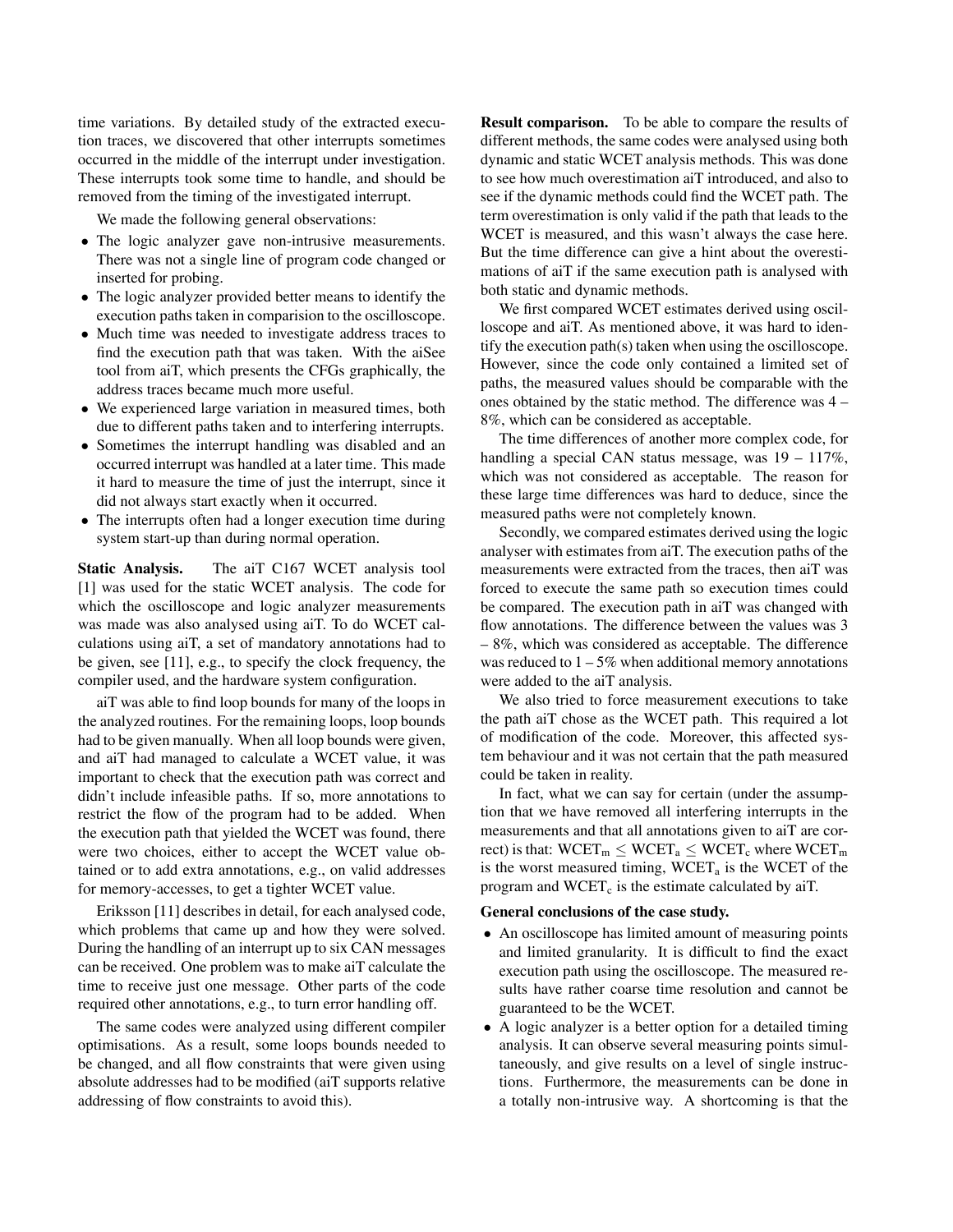measured result cannot be guaranteed to be the WCET.

• The aiT tool can do WCET analysis without the target system and the result is guaranteed to be a safe WCET estimate. But it requires the user to have a good understanding of both the aiT tool and the program code; otherwise the quality of the estimated results can be seriously affected and result in large overestimations.

## **8 Fifth Study: Static Analysis and Measurements for Articulated Haulers Code (2005)**

In this case study we used both measurements and static analysis to analyze code in articulated haulers developed by Volvo CE [35]. The study is described in detail in [29].

Volvo CE is one of the world's leading manufacturers of construction equipment. Their product range encompasses backhoe loaders, wheel loaders, excavators, articulated haulers and motor graders. The vehicles are controlled by a distributed, computerized control system, consisting of a set of networked ECU's (Electronic Control Units). The ECU's currently used in the articulated haulers are based on the Infineon C167CS processor.

The software for the vehicle systems at Volvo CE uses the Rubus real-time operating system from Arcticus Systems [2]. Rubus forces the designer to structure the system in a task-oriented way. Rubus also contains a mechanism to measure the execution time of tasks during run-time, which can be used to do high-water-marking of the execution time, which bounds the WCET from below. However, since the measurements are done in software, there is a probe effect, which is hard to compensate for in a precise way.

We used the Trace32Fire in-circuit emulator (from Lauterbach Datentechnik GmbH [22]) for the timing measurements. The aiT C167 WCET analysis tool [1] was used for the static WCET analysis.

**Static analysis.** We first tested if it was possible to statically derive WCET estimates with a minimal amount of effort, i.e., only providing hardware configuration and starting points for tasks to the aiT tool, for an initial selection of 24 tasks. For 17 of the tasks aiT was able to derive a WCET estimate. For the remaining seven tasks no WCET estimate could be derived automatically, mainly due to unbounded loops. When comparing these calculated WCET estimates with the WCET parameters set using Rubus timing mechanism, we got an average time reduction of  $59\%$ <sup>1</sup>. We consequently concluded that it was possible, with a very limited effort, to use aiT to calculate WCET estimates for many tasks in the system, and that aiT gives tighter estimates than the ones based on measurements.

For the remaining experiments we selected 13 Rubus tasks for a closer study (including some, but not all, of the 24 tasks used in the initial experiment). For these 13 tasks we first investigated how few annotations, in order to obtain a WCET estimate at all, that must be manually given. Thus, we made sure that all loops in the code got upper bounded (either by aiT flow analysis or by manual annotations). Only three of the 13 selected tasks contained loops. In total, 12 out of 19 loops had to be manually bounded.

Next, we investigated how much the calculated WCET estimates could be tightened by extra manual annotations. The studied code contained some if-statements where the conditions are mutually exclusive. This kind of code gives rise to infeasible paths. After analysing the code, we were able to add a number of (183) manual annotations that removed many infeasible paths. This reduced the calculated WCET estimates for the 13 tasks between  $5 - 31\%$ .

**Measurements using an in-circuit emulator.** The Rubus timing mechanism was not used for the measurements. This was partly due to the inexactness of this mechanism, but mostly due to limited monitoring possibilities on the real hardware, meaning that it was hard to identify the actual path(s) taken during measurements.

We used the Trace32Fire in-circuit emulator for the measurements instead, which was believed to be quite cycle accurate. In order to obtain some evidence for this, we compared timing values from the emulator with measured values on the hardware obtained by the Rubus timing mechanism. They showed consistently that the overhead from the Rubus timing mechanism was about 3.5 microseconds.

The main advantage of using the in-circuit emulator is that it gives full control over the execution and full monitoring capability. Thus, we could force the emulator to execute the same path that aiT derived as the WCET path. Since the emulator might be forced to execute a non-feasible path, the result might overapproximate the WCET.

For all tasks, both the first static analysis (with minimal number of flow annotations) and the second static analysis (with extra flow constraints) yielded WCET estimates larger than emulator values. The second static analysis overestimated the emulator with  $4 - 33\%$ .

For all tasks except one, the original WCET values, set by the Rubus timing mechanism, substantially larger (at least 38%) than the best aiT estimate. Consequently, using aiT values should improve schedulability, and leave room for more activities in the system.

For one task, the WCET value derived by Rubus timing mechanism was lower than both the aiT and emulator estimates. However, it cannot be guaranteed that the Rubus value is below the WCET, since both the aiT and the emulator estimates might have been obtained for an infeasible path. A closer examination of the code would be needed to determine whether this is the case or not.

<sup>&</sup>lt;sup>1</sup>These values were set using the measurement facilities of Rubus plus adding a safety margin which explains why they are larger.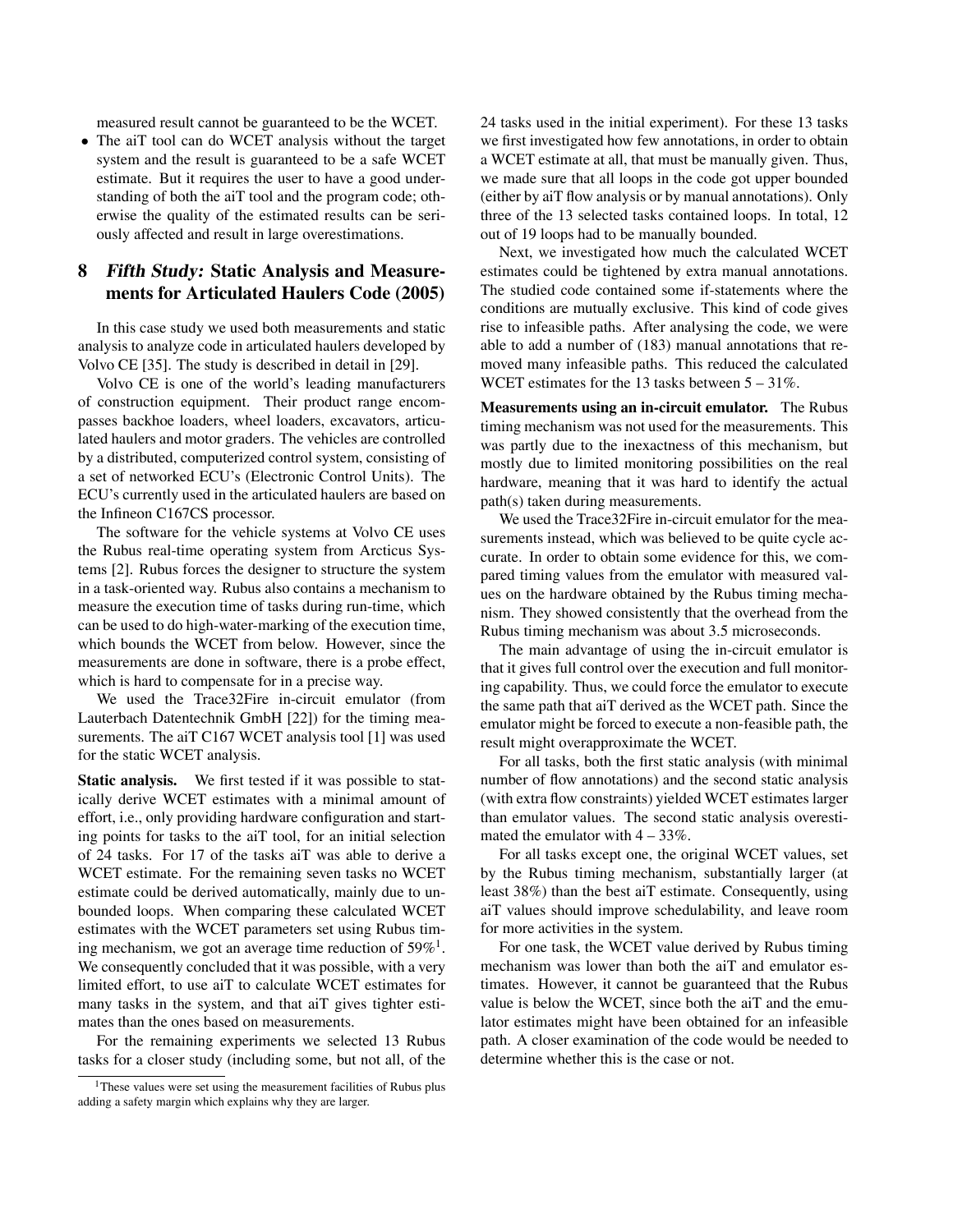**Conclusions drawn from the case study.** Static WCET analysis tools seem to be useful for the type of task-oriented real-time code studied. Such tools are suitable for Rubus, and other similar real-time operating systems, which require that the WCET's of tasks are explicitly given.

The code studied had a fairly simple control structure, with few loops, no recursion, and few if any dynamic features. For such code, it is easy to provide the minimal information needed to get a WCET analysis tool to produce a WCET estimate. Furthermore, the simply calculated WCET estimates are in almost all cases tighter than WCET estimates based on measurements with a safety margin added. However, if tighter WCET estimates are desired, then substantially more work is required. The code under study happened to be written in a style with many ifstatements with more or less exclusive conditions. We don't know how common such code is, but it gives rise to many infeasible paths. A tight WCET estimate requires that most of these paths are pruned away in the analysis, even if the mutual exclusion occurs between instructions in different functions. To do this conveniently by hand requires good support from the annotation language, to allow such constraints to be easily expressed.

A tool such as aiT can improve the system utilization as well as detect potential sources of timing errors. For the system under study, this is clearly the case, since the WCET estimates obtained by aiT are substantially more precise than the current WCET parameters set in Rubus. The use of a WCET tool also gives a possibility to remove the use of high-water measurements. This may reduce system load, especially in systems with many small tasks.

### **9 Related Work**

There have been a number of studies of WCET analysis of industrial code. There are some reports on using commercial, static analysis WCET tools to analyze code for space applications [20, 21, 26], and in avionics industry [14, 24, 31]. Colin et al. [9] analyzed operating system functions of RTEMS, a small, open-source real-time kernel.

The conclusions from these studies confirm our observations. Much work is connected with finding loop bounds and infeasible paths. Montag et al. [24] reports another issue; imprecision due to conservative assumptions in the WCET tool during floating-point calculations.

#### **10 Conclusions, Discussion and Future Work**

The case studies, presented in Sections 4 to 8, provided a number of detailed results, experiences, and conclusions. Some common conclusions can be drawn from these.

**What timing value is really wanted?** It is important to understand that the method used should be selected according to the type of system and the needs of the system designer. Some of the issues are described below.

- Is a safe upper bound required? If so, then static analysis probably is the right way to go.
- Is an approximate bound (yielding either over- or underestimation) ok? That may be the case, if the system is a soft real-time system, or if the system can tolerate occasional overruns. In that case measurement-based timing values can be sufficient.
- What part of the code should be analysed? Is it the whole task, or part of it? Do we differ between, e.g., the start-up phase of the system and the system during normal operation? Should error handling be considered? Prepare for more work the more detailed the restrictions are.
- What type of timing values do you want, a single value or, e.g., parametrical values? Be aware of that today's timing analysis methods basically support the calculation of one value only.
- The structure of the code of a system has significant impact on the analyzability of a system. Systems with many small and well-defined tasks, scheduled by a strict priority RTOS or a time-triggered schedule, is easier to analyze than monolithic interrupt-driven programs based on an infinite main loop.

**Static WCET analysis.** It is possible to apply static WCET analysis to code with properties similar to the analysed ones. The tools used performs well and produces safe WCET estimates, once the necessary preparatory work, such as providing annotations, has been done. However, there are some issues that have to be considered:

- The WCET analysis process is not automated on a 'oneclick-analysis' basis. Much manual intervention, and detailed knowledge of the analyzed code, is required to perform the analysis. For example, loop bounds have to be provided for many, especially complex, loops.
- The WCET estimates might be untight. By adding more annotations the estimates can become tighter, but to the cost of a lot of work, especially for complex code.
- A graphical interface is beneficial, giving an overview of the analysed code and illustrating its WCET execution.
- A high degree of support from the tool, for example with automatic loop bounds calculation, is desirable.
- Absolute WCET bounds are not always sufficient. Support for some type of parametrical or mode-sensitive WCET calculation is sometimes needed.

**Measurements.** Measurements are a possibility, assuming the hardware and the software of the system is available. The main drawback of measurements is that it is very hard to find the real WCET, especially for complex code and/or systems with complex hardware features. To force the program to take the worst-case path requires a lot of knowledge of the code and the hardware. It is often hard to force the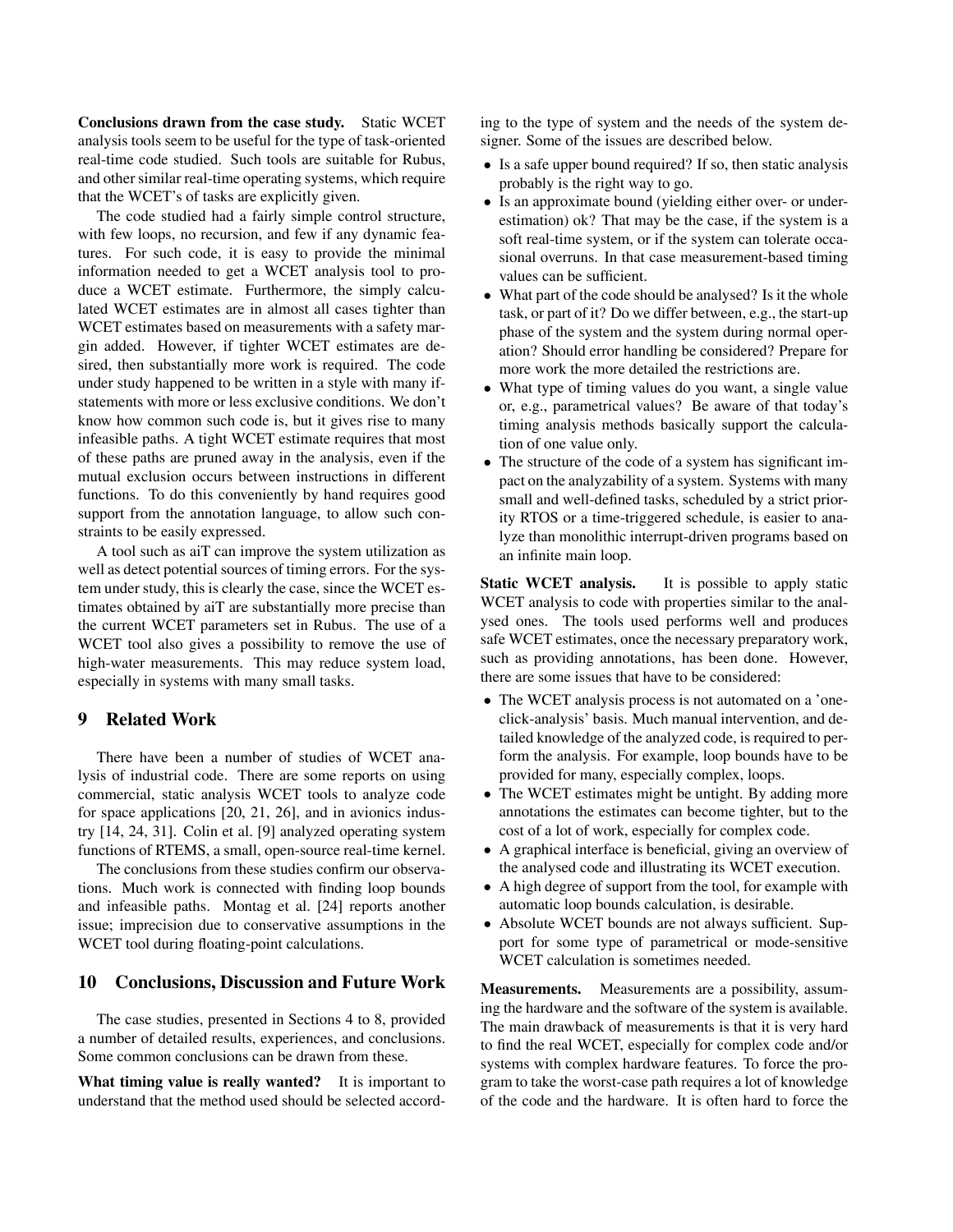program to take a certain path by just using different inputs. Furthermore, using measurements to derive WCET estimates is only suitable for program with a limited set of possible execution paths.

A summary of the measurement methods applied in the presented studies are:

- Oscilloscope: Intrusive method, since measuring code has to be inserted. It is hard to see what happens, for example to follow the path, or if interrupts has disturbed the measurement. The hardware limits the number of measuring points, and also offers poor resolution. Only suitable for codes with a very limited set of execution paths and not too time critical code.
- Logical analyzer and in-circuit emulator: The measurements are non-intrusive. They give a better possibility to see what happened during measurements as compared to the oscilloscope. However, a lot of work is required to see where the trace goes. It offers good resolution of timing values. The timing can be disturbed by interrupts.

**Discussion.** It seems like a good way to do the WCET analysis is to combine measurements and static analysis so that the two types of methods are able to support and compensate each other. From the static method, we get a complete view of the code of interest, together with the possible longest execution path. Using dynamic methods we can find out if this path is feasible or not, and the required conditions/inputs for the program for taking this longest path. If we can, somehow, make sure that these required conditions are fulfilled, and afterwards measure the execution time of this path by a dynamic measuring tool, e.g., a logic analyzer, then we will be able to say, with high confidence, that we have found the actual WCET of the program. On the other hand, the dynamic measurement can provide useful information, such as addresses of memory accesses, to get tighter static analysis results.

The address traces produced by the logic analyzer are very helpful because they give the processor activity list sorted by time. From this list one can easily see how and when the program code is executed, and whether the functions are executed exactly in the way that they are designed or planned to be. If there has been an error, the trace can also help us to find out why it happened and even how the error has affected other parts of the system. We can also supervise the memory accesses made using the logic analyzer. For example, we can see whether there has been an illegal access in a protected memory area.

If the timing analysis tool has a well-developed graphical interface, it can provide a clear and easy handled view of the whole system. For instance, from the graph we can see which function that is calling which function; we can also see all the possible execution paths in the program and the influence from the inputs on the selection of the paths. All this information is very valuable for the software developers

and timing analysts.

Both static and measurement-based methods benefit from well-documented code and a nicely structured system architecture regarding timing aspects. Therefore, code should be written to facilitate timing analysis, by adhering to strict coding rules. Typically, you want all loops to be statically bounded, input-data dependence minimized, pointer use minimized, and code structure as simple and straightforward as possible.

Future work. We are currently initiating case studies where we will evaluate the flow analysis of SWEET [23] upon industrial code. This allows us to test if our own developed loop bound and infeasible path analyses [17] are applicable in these settings. We also plan to use the hybrid WCET analysis tool Rapitime [25] in industrial case studies. It should be very interesting to compare this type of tools to the ones already used. We will also try to analyze industrial code generated from modeling tools. Compared to traditional programming, code generated from modeling tools poses new challenges and possibilities as regards timing analysis and predictability.

#### **References**

- [1] AbsInt. aiT tool homepage, 2006. www.absint.com/ait.
- [2] Arcticus Systems homepage, 2006. www.arcticus-systems.com.
- [3] Susanna Byhlin. Evaluation of Static Time Analysis for Volcano Communications Technologies AB. Master's thesis, Mälardalen University, Västerås, Sweden, Sept 2004. www.mrtc.mdh.se/publications/0797.pdf.
- [4] Susanna Byhlin, Andreas Ermedahl, Jan Gustafsson, and Björn Lisper. Applying static WCET analysis to automotive communication software. In *Proc. 17*th *Euromicro Conference of Real-Time Systems, (ECRTS'05)*, July 2005.
- [5] M. Carlsson. WCET Analysis, Case Study on Interrupt Latency, for the OSE Real-Time Operating System. Master's thesis, Kungliga Tekniska Högskolan, Sweden, December 2001. www.e.kth.se/∼e96 mca/WCETAnalysisForOSE.pdf.
- [6] M. Carlsson, J. Engblom, A. Ermedahl, J. Lindblad, and B. Lisper. Worst-case execution time analysis of disable interrupt regions in a commercial real-time operating system. In *Proc. 2*nd *International Workshop on Real-Time Tools (RT-TOOLS'2002)*, 2002.
- [7] CC-Systems AB homepage, 2006. www.cc-systems.com.
- [8] The Chronos WCET analysis tool homepage, 2006. www.comp.nus.edu.sg/∼rpembed/chronos.
- [9] A. Colin and I. Puaut. Worst-Case Execution Time Analysis for the RTEMS Real-Time Operating System. In *Proc. 13*th